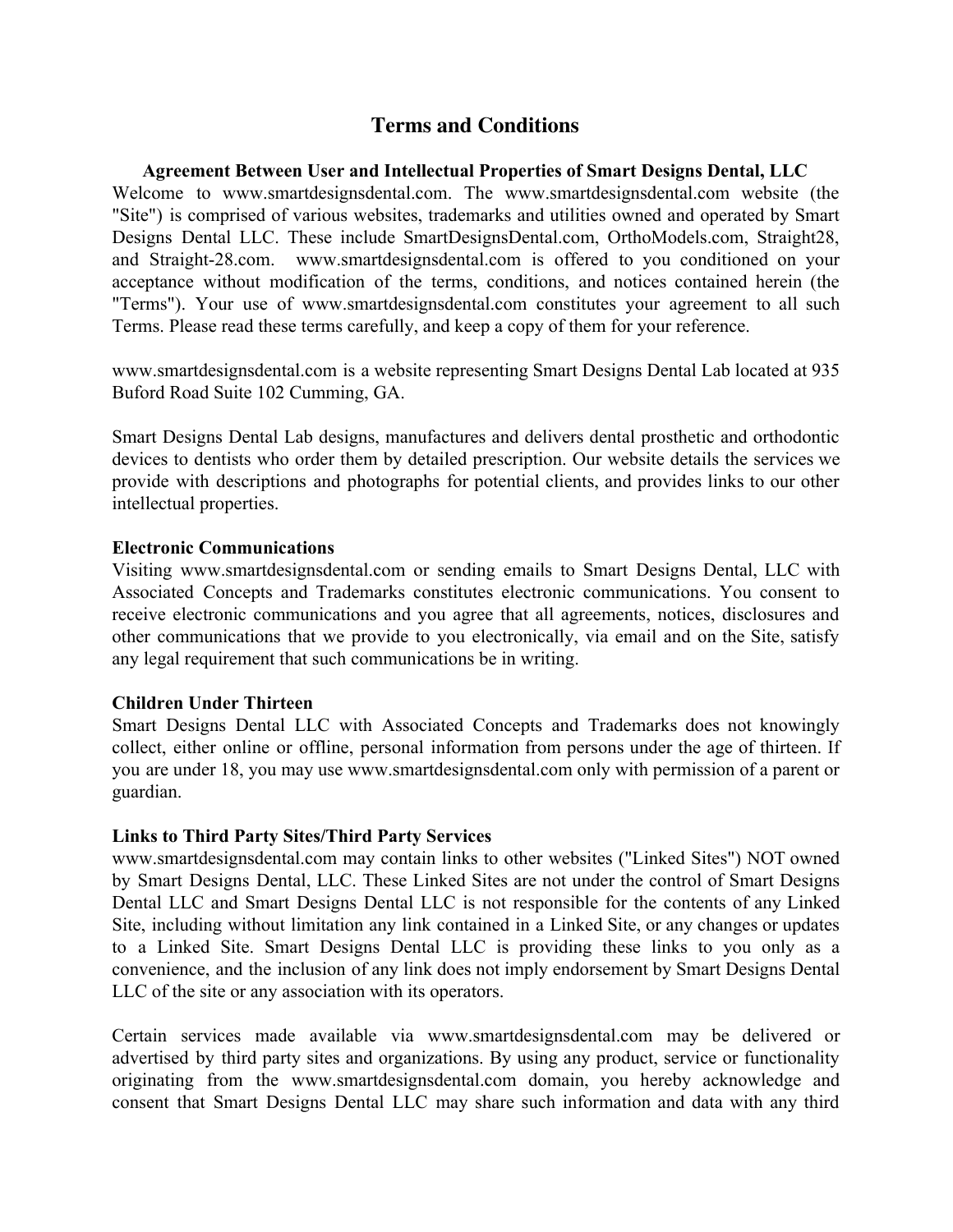party with whom Smart Designs Dental LLC has a contractual relationship to provide the requested product, service or functionality on behalf of www.smartdesignsdental.com users and customers.

### **No Unlawful or Prohibited Use/Intellectual Property**

You are granted a non-exclusive, non-transferable, revocable license to access and use www.smartdesignsdental.com strictly in accordance with these terms of use. As a condition of your use of the Site, you warrant to Smart Designs Dental LLC with associated utilities and trademarks that you will not use the Site for any purpose that is unlawful or prohibited by these Terms. You may not use the Site in any manner which could damage, disable, overburden, or impair the Site or interfere with any other party's use and enjoyment of the Site. You may not obtain or attempt to obtain any materials or information through any means not intentionally made available or provided for through the Site.

All content included as part of the Service, such as text, graphics, logos, images, as well as the compilation thereof, and any software used on the Site, is the property of Smart Designs Dental LLC or its suppliers and protected by copyright and other laws that protect intellectual property and proprietary rights. You agree to observe and abide by all copyright and other proprietary notices, legends or other restrictions contained in any such content and will not make any changes thereto.

You will not modify, publish, transmit, reverse engineer, participate in the transfer or sale, create derivative works, or in any way exploit any of the content, in whole or in part, found on the Site. Your use of the Site does not entitle you to make any unauthorized use of any protected content, and in particular you will not delete or alter any proprietary rights or attribution notices in any content. You will use protected content solely for your personal use, and will make no other use of the content without the express written permission of Smart Designs Dental LLC and the copyright owner. You agree that you do not acquire any ownership rights in any protected content. We do not grant you any licenses, express or implied, to the intellectual property of Smart Designs Dental LLC or our licensors except as expressly authorized by these Terms.

#### **International Users**

The Service is controlled, operated and administered by Smart Designs Dental LLC with Associated Concepts and Trademarks from our offices within the USA. If you access the Service from a location outside the USA, you are responsible for compliance with all local laws. You agree that you will not use the Smart Designs Dental LLC's Content accessed through www.smartdesignsdental.com in any country or in any manner prohibited by any applicable laws, restrictions or regulations.

#### **Indemnification**

You agree to indemnify, defend and hold harmless Smart Designs Dental LLC, its officers, directors, employees, agents and third parties, for any losses, costs, liabilities and expenses (including reasonable attorney's fees) relating to or arising out of your use of or inability to use the Site or services, any user postings made by you, your violation of any terms of this Agreement or your violation of any rights of a third party, or your violation of any applicable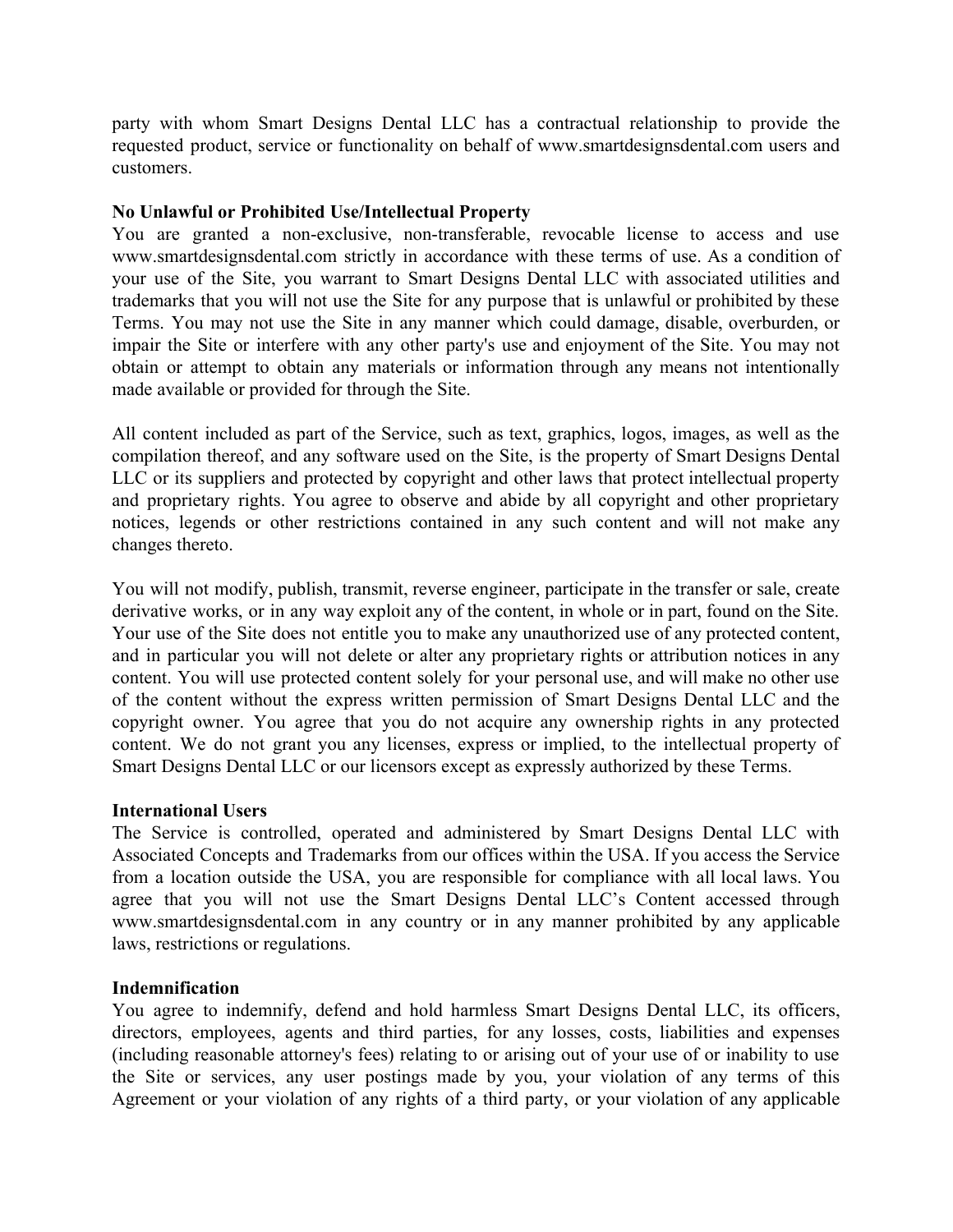laws, rules or regulations. Smart Designs Dental LLC reserves the right, at its own cost, to assume the exclusive defense and control of any matter otherwise subject to indemnification by you, in which event you will fully cooperate with Smart Designs Dental LLC in asserting any available defenses.

## **Arbitration**

In the event the parties are not able to resolve any dispute between them arising out of or concerning these Terms and Conditions, or any provisions hereof, whether in contract, tort, or otherwise at law or in equity for damages or any other relief, then such dispute shall be resolved only by final and binding arbitration pursuant to the Federal Arbitration Act, conducted by a single neutral arbitrator and administered by the American Arbitration Association, or a similar arbitration service selected by the parties, in a location mutually agreed upon by the parties. The arbitrator's award shall be final, and judgment may be entered upon it in any court having jurisdiction. In the event that any legal or equitable action, proceeding or arbitration arises out of or concerns these Terms and Conditions, the prevailing party shall be entitled to recover its costs and reasonable attorney's fees. The parties agree to arbitrate all disputes and claims in regards to these Terms and Conditions or any disputes arising as a result of these Terms and Conditions, whether directly or indirectly, including Tort claims that are a result of these Terms and Conditions. The parties agree that the Federal Arbitration Act governs the interpretation and enforcement of this provision. The entire dispute, including the scope and enforceability of this arbitration provision shall be determined by the Arbitrator. This arbitration provision shall survive the termination of these Terms and Conditions.

#### **Liability Disclaimer**

THE INFORMATION, SOFTWARE, PRODUCTS, AND SERVICES INCLUDED IN OR AVAILABLE THROUGH THE SITE MAY INCLUDE INACCURACIES OR TYPOGRAPHICAL ERRORS. CHANGES ARE PERIODICALLY ADDED TO THE INFORMATION HEREIN. SMART DESIGNS DENTAL LLC AND/OR ITS SUPPLIERS MAY MAKE IMPROVEMENTS AND/OR CHANGES IN THE SITE AT ANY TIME.

SMART DESIGNS DENTAL LLC AND/OR ITS SUPPLIERS MAKE NO REPRESENTATIONS ABOUT THE SUITABILITY, RELIABILITY, AVAILABILITY, TIMELINESS, AND ACCURACY OF THE INFORMATION, SOFTWARE, PRODUCTS, SERVICES AND RELATED GRAPHICS CONTAINED ON THE SITE FOR ANY PURPOSE. TO THE MAXIMUM EXTENT PERMITTED BY APPLICABLE LAW, ALL SUCH INFORMATION, SOFTWARE, PRODUCTS, SERVICES AND RELATED GRAPHICS ARE PROVIDED "AS IS" WITHOUT WARRANTY OR CONDITION OF ANY KIND. SMART DESIGNS DENTAL LLC WITH ASSOCIATED CONCEPTS AND TRADEMARKS AND/OR ITS SUPPLIERS HEREBY DISCLAIM ALL WARRANTIES AND CONDITIONS WITH REGARD TO THIS INFORMATION, SOFTWARE, PRODUCTS, SERVICES AND RELATED GRAPHICS, INCLUDING ALL IMPLIED WARRANTIES OR CONDITIONS OF MERCHANTABILITY, FITNESS FOR A PARTICULAR PURPOSE, TITLE AND NON-INFRINGEMENT.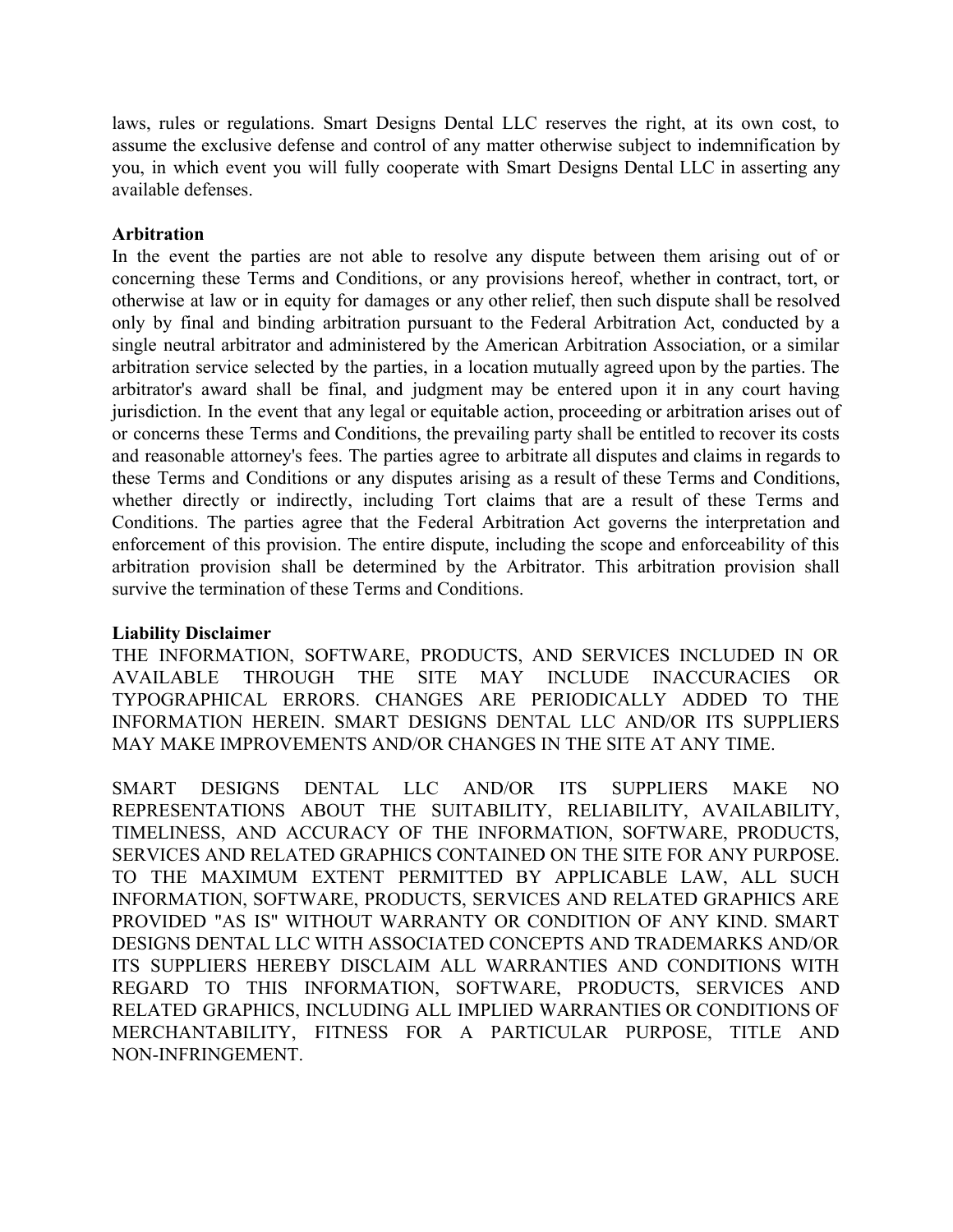TO THE MAXIMUM EXTENT PERMITTED BY APPLICABLE LAW, IN NO EVENT SHALL SMART DESIGNS DENTAL LLC AND/OR ITS SUPPLIERS BE LIABLE FOR ANY DIRECT, INDIRECT, PUNITIVE, INCIDENTAL, SPECIAL, CONSEQUENTIAL DAMAGES OR ANY DAMAGES WHATSOEVER INCLUDING, WITHOUT LIMITATION, DAMAGES FOR LOSS OF USE, DATA OR PROFITS, ARISING OUT OF OR IN ANY WAY CONNECTED WITH THE USE OR PERFORMANCE OF THE SITE, WITH THE DELAY OR INABILITY TO USE THE SITE OR RELATED SERVICES, THE PROVISION OF OR FAILURE TO PROVIDE SERVICES, OR FOR ANY INFORMATION, SOFTWARE, PRODUCTS, SERVICES AND RELATED GRAPHICS OBTAINED THROUGH THE SITE, OR OTHERWISE ARISING OUT OF THE USE OF THE SITE, WHETHER BASED ON CONTRACT, TORT, NEGLIGENCE, STRICT LIABILITY OR OTHERWISE, EVEN IF SMART DESIGNS DENTAL LLC OR ANY OF ITS SUPPLIERS HAS BEEN ADVISED OF THE POSSIBILITY OF DAMAGES. BECAUSE SOME STATES/JURISDICTIONS DO NOT ALLOW THE EXCLUSION OR LIMITATION OF LIABILITY FOR CONSEQUENTIAL OR INCIDENTAL DAMAGES, THE ABOVE LIMITATION MAY NOT APPLY TO YOU. IF YOU ARE DISSATISFIED WITH ANY PORTION OF THE SITE, OR WITH ANY OF THESE TERMS OF USE, YOUR SOLE AND EXCLUSIVE REMEDY IS TO DISCONTINUE USING THE SITE.

#### **Termination/Access Restriction**

Smart Designs Dental LLC reserves the right, in its sole discretion, to terminate your access to the Site and the related services or any portion thereof at any time, without notice. To the maximum extent permitted by law, this agreement is governed by the laws of the State of Georgia and you hereby consent to the exclusive jurisdiction and venue of courts in Georgia in all disputes arising out of or relating to the use of the Site. Use of the Site is unauthorized in any jurisdiction that does not give effect to all provisions of these Terms, including, without limitation, this section.

You agree that no joint venture, partnership, employment, or agency relationship exists between you and Smart Designs Dental LLC as a result of this agreement or use of the Site. Smart Designs Dental LLC's performance of this agreement is subject to existing laws and legal process, and nothing contained in this agreement is in derogation of Smart Designs Dental LLC's right to comply with governmental, court and law enforcement requests or requirements relating to your use of the Site or information provided to or gathered by Smart Designs Dental LLC with respect to such use. If any part of this agreement is determined to be invalid or unenforceable pursuant to applicable law including, but not limited to, the warranty disclaimers and liability limitations set forth above, then the invalid or unenforceable provision will be deemed superseded by a valid, enforceable provision that most closely matches the intent of the original provision and the remainder of the agreement shall continue in effect.

Unless otherwise specified herein, this agreement constitutes the entire agreement between the user and Smart Designs Dental LLC with respect to the Site and it supersedes all prior or contemporaneous communications and proposals, whether electronic, oral or written, between the user and Smart Designs Dental LLC with respect to the Site. A printed version of this agreement and of any notice given in electronic form shall be admissible in judicial or